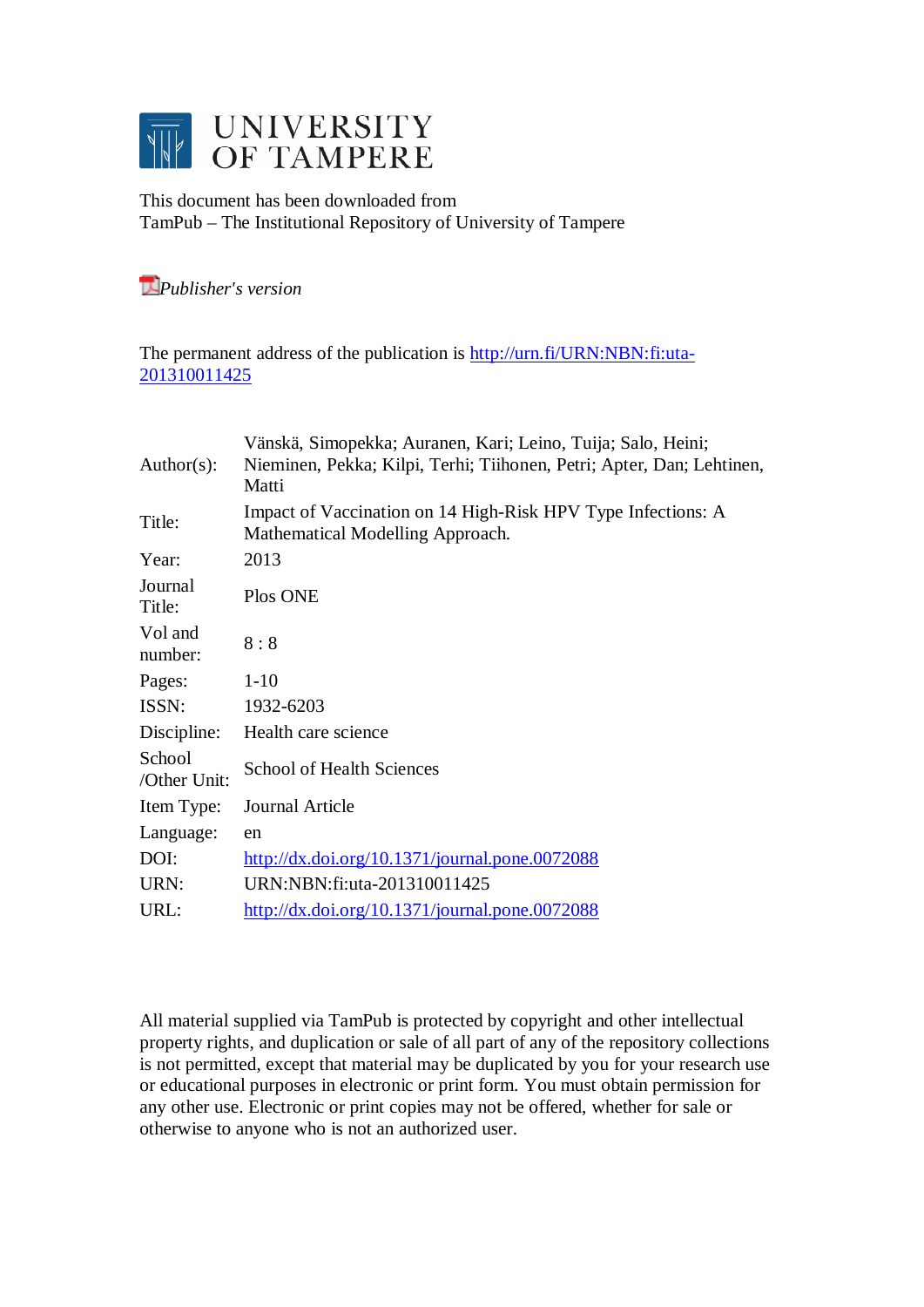# Impact of Vaccination on 14 High-Risk HPV Type Infections: A Mathematical Modelling Approach

## Simopekka Vänskä<sup>1,2</sup>\*, Kari Auranen<sup>1</sup>, Tuija Leino<sup>1</sup>, Heini Salo<sup>1</sup>, Pekka Nieminen<sup>3</sup>, Terhi Kilpi<sup>1</sup>, Petri Tiihonen<sup>1</sup>, Dan Apter<sup>4</sup>, Matti Lehtinen<sup>2</sup>

1 Department of Vaccination and Immune Protection, National Institute for Health and Welfare (THL), Helsinki, Finland, 2 School of Public Health, University of Tampere, Tampere, Finland, 3 Department of Obstetrics and Gynaecology, Helsinki University Central Hospital, Helsinki, Finland, 4 Sexual Health Clinic, Family Federation of Finland, Helsinki, Finland

## Abstract

The development of high-risk human papillomavirus (hrHPV) infection to cervical cancer is a complicated process. We considered solely hrHPV infections, thus avoiding the confounding effects of disease progression, screening, and treatments. To analyse hrHPV epidemiology and to estimate the overall impact of vaccination against infections with hrHPVs, we developed a dynamic compartmental transmission model for single and multiple infections with 14 hrHPV types. The infection-related parameters were estimated using population-based sexual behaviour and hrHPV prevalence data from Finland. The analysis disclosed the important role of persistent infections in hrHPV epidemiology, provided further evidence for a significant natural immunity, and demonstrated the dependence of transmission probability estimates on the model structure. The model predicted that vaccinating girls at 80% coverage will result in a 55% reduction in the overall hrHPV prevalence and a higher 65% reduction in the prevalence of persistent hrHPV infections in females. In males, the reduction will be 42% in the hrHPV prevalence solely by the herd effect from the 80% coverage in girls. If such high coverage among girls is not reached, it is still possible to reduce the female hrHPV prevalence indirectly by the herd effect if also boys are included in the vaccination program. On the other hand, any herd effects in older unvaccinated cohorts were minor. Limiting the epidemiological model to infection yielded improved understanding of the hrHPV epidemiology and of mechanisms with which vaccination impacts on hrHPV infections.

Citation: Vänskä S, Auranen K, Leino T, Salo H, Nieminen P, et al. (2013) Impact of Vaccination on 14 High-Risk HPV Type Infections: A Mathematical Modelling Approach. PLoS ONE 8(8): e72088. doi:10.1371/journal.pone.0072088

Editor: Joseph T. Wu, The University of Hong Kong, Hong Kong

Received January 8, 2013; Accepted July 7, 2013; Published August 29, 2013

Copyright: © 2013 Vänskä et al. This is an open-access article distributed under the terms of the Creative Commons Attribution License, which permits unrestricted use, distribution, and reproduction in any medium, provided the original author and source are credited.

Funding: The work was supported by the European Community's Seventh Framework programme (FP7/2007 2013) under grant agreement No. 242061EU (PreHdict). The funders had no role in study design, data collection and analysis, decision to publish, or preparation of the manuscript.

Competing Interests: The authors have read the journal's policy and have the following conflicts: ML has received grants for his HPV vaccination studies through his employer University of Tampere, Finland from Merck & Co., Inc. and GSK Biologicals; PN has been working as a consultant for GSK and Sanofi Pasteur-MSD, TK Nationwide effectiveness study of the 10-valtent pneumococcal conjugate vaccine. Collaborative study was mainly funded by GSK; DA, as an employee of Väestöliitto, participated as the principal investigator in research projects of Merck and GSK during the last 5 years. Väestöliitto has been paid for conducting the research. He has given lectures at educational occasions organized by health care and medical companies and participated in various meetings paid by these (Merck, GSK, Bayer, WHO). Membership in the National Expert Group (2008–2011) on HPV Related Disease Prevention: TL HS PN TK DA ML. This does not alter the authors' adherence to all of the PLOS ONE policies on sharing data and materials.

\* E-mail: simopekka.vanska@thl.fi

## Introduction

The development of high-risk human papillomavirus (hrHPV) infection to cervical cancer is a complicated process including transmission and clearance of infections with different HPV types as well as progression and regression of associated lesions. Furthermore, cytological screening and treatment of lesions interfere with the natural course of disease progression and provide only incomplete information about the underlying processes. Vaccination is considered to protect against cervical cancer by preventing infections with a subset of hrHPV [1,2]. Two currently available vaccines have shown significant protection against two target types (HPV16, HPV18), but also some protection against a number of other, up to 4 hrHPV types (HPV31, HPV33, HPV45, HPV51), and 43% to 93% efficacies against all cervical intraepithelial lesions of grade 3 (CIN3), the immediate precursor of cervical cancer [2,3,4,5,6]. The highest vaccine efficacies have been reported for the bivalent vaccine in baseline HPV-naïve group [6]. Preliminary information about the

effectiveness of HPV vaccination programs can be gained from hrHPV prevalence much earlier than the cancer incidence would change. In addition, possible vaccine failures and type replacement would appear first on the infection level [7].

To understand HPV transmission and the impact of vaccination on the hrHPV infection epidemiology, it is beneficial to disentangle the infection and disease processes thus avoiding the confounding effects of screening and treatment policies. For example, the findings of precancerous lesions depend strongly on screening activity, and so, if infection-related parameters are estimated together with the disease process, the estimates are likely affected by possible errors and uncertainties in the screening model. A separate infection model facilitates the analysis of the characteristics of hrHPV infections, including natural immunity against infection and differences across hrHPV types in clearance and vaccine efficacy. An early model of HPV epidemiology separated HPV transmission and the disease process [8]. Since then epidemiological models of HPV have typically included both transmission and disease progression (e.g., [9,10,11,12,13,14,15]))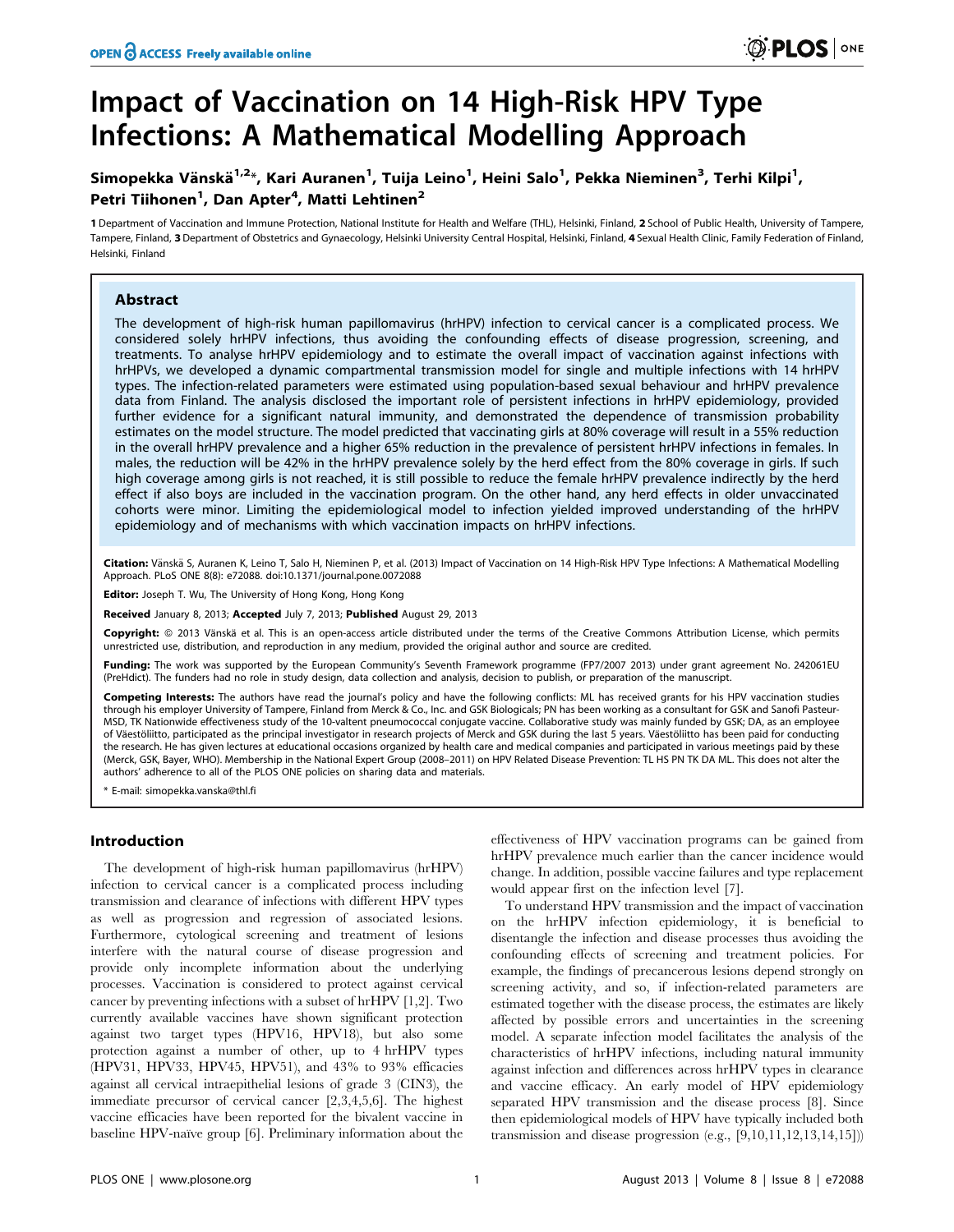although some have focused on the parameters of hrHPV infection [11]. In this work, we address only HPV infections.

We present a model for 14 hrHPV types, calibrated to population-based data on hrHPV prevalence in Finnish women [16] and cohort data of type-specific hrHPV infection in the control arm of the population based PATRICIA phase III vaccine study [2] in Finland. The HPV vaccination program is planned to start in Finland in autumn 2013. To the best of our knowledge, this is the first compartmental HPV transmission model that includes single and multiple infections with a large number of hrHPV types, even though corresponding micro-simulation models exist [17,18,19,20]. In general, compartmental models are more suitable for analysing the role of parameter uncertainty than individual-based models as there is no stochastic variation across model outputs. An earlier model predicting the impact of HPV vaccination on cervical cancer [9] was fitted to Finnish seroprevalence data of HPV16, which approximates the cumulative incidence with moderate sensitivity. Our model was used to investigate the relative roles of the key characteristics of hrHPV epidemiology and to predict the impact of vaccination on the hrHPV infection epidemiology under different vaccination scenarios.

### Materials and Methods

For each single hrHPV type, we considered HPV transmission in an ''SIRS+V'' model, dividing the population into four typespecific epidemiologic states:  $S$  for susceptible,  $I$  for infectious,  $R$ for recovered and V for vaccine-protected individuals. The population was further stratified into behavioural subpopulations. In the following, we outline the parameter sources and new modelling features, including the contact structure based on the lifetime partner number, and the construction of a multiple-type transmission model from single-type models (Figure 1). File S1 includes the detailed model specification as well as all data that were used as input in the analyses of this paper. The transmission model was programmed with MATLAB and the simulations were run on a standard laptop.

#### Contact Structure

Sexual activity was assumed to depend on age, gender, and lifetime partner number. Let  $X(n,v|g,a;t)$  be the proportion of individuals with  $n (n=0,1,2,...)$  lifetime partners and vaccination status v (v= vaccinated/unvaccinated) among those of gender g  $(g=f/m = \text{female}/\text{male})$  and age *a* at time *t*. Assume that the lifetime partner number in the  $(g,a)$  subpopulation does not depend on the vaccination status or the calendar time. Then

$$
X(n,v|g,a;t) = X(v|g,a;t)X(n|g,a),\tag{1}
$$

where  $X(v|g,a;t)$  is the proportion of vaccinated in the  $(g,a)$ subpopulation at time t. The partner number distribution  $X(n|g,a)$ was obtained from a continuous-time Markov process with the new partner acquisition rates as the transition rates. The new partner acquisition rate  $\alpha = \alpha(g,a,n)$  is the rate (hazard) at which an individual in the  $(g,a,n)$  subpopulation acquires new partners. The entry age in the model was 10 years, at which age all individuals have  $n=0$  lifetime partners. Based on the partner number and vaccination status, a model for the distribution of contacts between the different subpopulations was constructed according to the age distribution of heterosexual pair formation and the proportionate mixing principle.



Figure 1. Data and Modelling Overview. The parameters of the sexual contact structure were estimated from the School Health Promotion study [21], FINSEX 2007 study [22], and marriage statistics [23]. The type-specific clearance of new infections was estimated from the control arm of PATRICIA phase III HPV vaccine study in Finland [2]. The contact structure and the type-specific clearance rates were used as input for the single-type transmission models. The multiple-type transmission model ties together the single-type models and produces the hrHPV prevalence, which was fitted to the age-specific hrHPV prevalence data [16] by calibrating three model parameters (transmission probability, natural immunity, and the clearance rate of persistent infections).

doi:10.1371/journal.pone.0072088.g001

#### Sexual Behaviour Parameters

The new partner acquisition rate  $\alpha(g,a,n)$  and the corresponding partner number distribution (Figure 2, Figures S1–S3 in File S1) were estimated from the School Health Promotion (SHP) Study 2008–2009 [21], the FINSEX 2007 study [22], and national data on age at marriage [23]. The biannual SHP study covers over half of the 14–18 years old population in Finland. FINSEX 2007 is a population based sampling survey of 2590 adults, and the register-based marriage statistics includes all new marriages in Finland in 2008.

The new partner acquisition rate  $\alpha(g,a,n)$  for  $n=0$ , i.e., for the first partner, was estimated from the age-specific proportions  $X(0|g,a)$  of those with no lifetime partners in the SHP study and the FINSEX 2007 data. For  $n > 0$ , the estimation of  $\alpha$  was based on the proportions  $X(n|g,a)$  in the SHP study (teenagers) and on the annual partner number data in FINSEX 2007 (adults). We applied a likelihood function based on weighted squares of residuals and a prior with positivity and smoothness assumptions. The data are provided in the Tables S1–S2 in File S1.

The age-specific distribution of the partner age was taken to be a Beta distribution with the age-specific mean and variance estimated from the marriage statistics (Table S3 and Figure S4 in File S1). For teenagers, means and variances were extrapolated from the results for adults.

## Multiple hrHPV Type Infections

Infections with different hrHPV types were assumed to occur independently within a host. This corresponds to an assumption that any dependencies among type-specific infections at the population level are due to heterogeneity in the sexual behaviour and vaccination status. Specifically, in each  $(n,v|g,a)$  subpopulation, infections with different hrHPV types  $j$   $(j=1, \ldots, J)$  were considered independent, based on similar behavioural histories. Hence, the prevalence for all hrHPV infection in a  $(n,v|g,a)$ subpopulation at time  $t$  is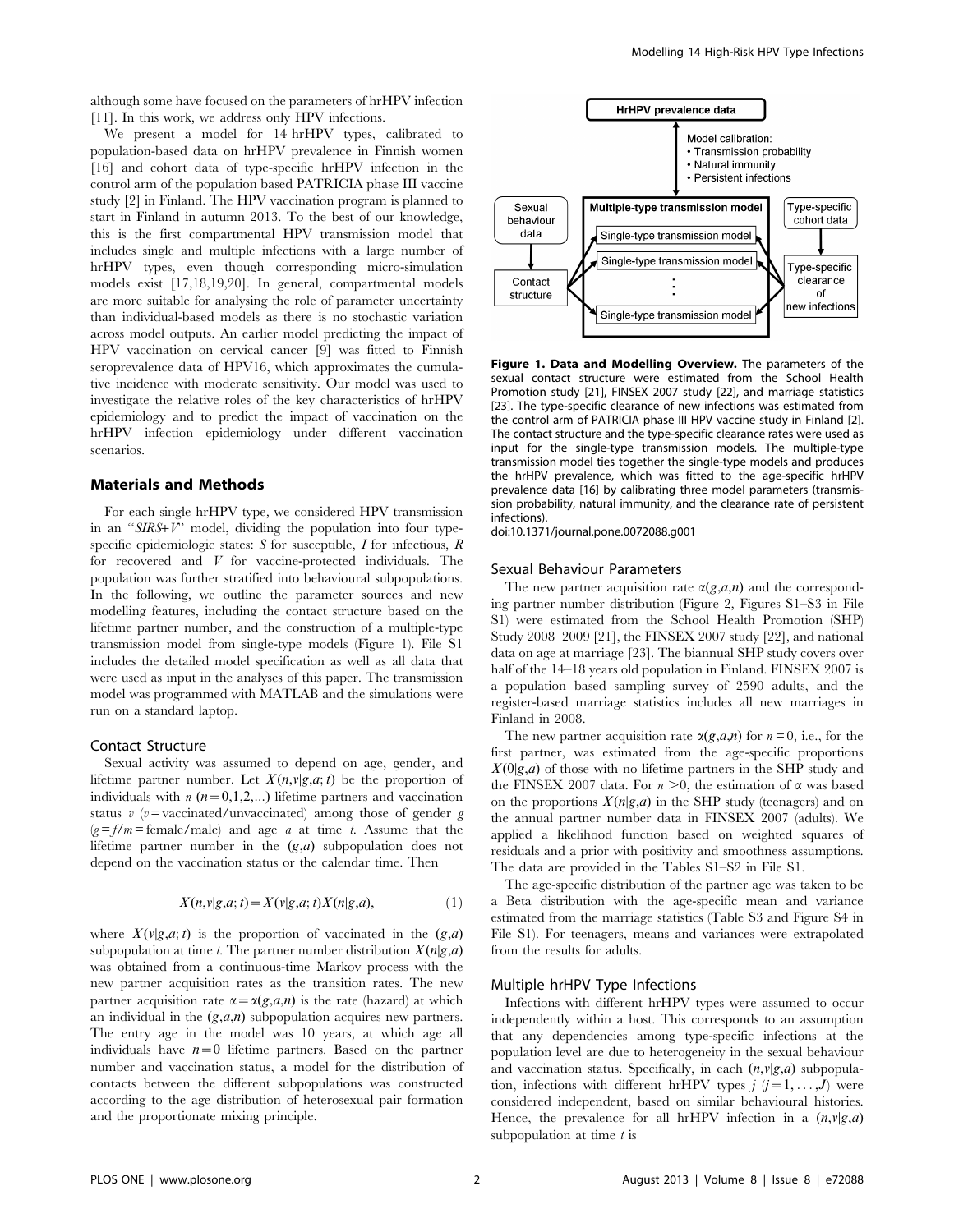

Figure 2. The Pattern of Sexual Contacts in Finland. Upper panel: the age-specific annual mean numbers of new sexual partners by lifetime partner number with the observed numbers (asterisks). Lower panel: the age-specific stratification of the population by lifetime partner number and the corresponding data (asterisks). doi:10.1371/journal.pone.0072088.g002

$$
Ihr(n,v|g,a;t) = 1 - \prod_{j=1}^{J} (1 - Ij(n,v|g,a;t)),
$$
\n(2)

where  $Ij(n,v|g,a;t)$  is the prevalence of type j. The prevalence of all hrHPV types in gender  $g$  at age  $a$  at time  $t$  is

$$
Ihr(g,a;t) = \sum_{n,v} X(n,v|g,a;t)Ihr(n,v|g,a;t).
$$
 (3)

By equations (2) and (3), it is enough to construct the transmission model separately for each hrHPV type in order to compute the all hrHPV prevalence.

## Single-type Transmission Model

Figure 3 presents the structure of the transmission model for a single hrHPV type (for formulae, see Table S4 in File S1). The force of infection was divided into primary and secondary components, according to whether infection is acquired from a new partner or from the current one who has sex with someone else (secondary contact). The importance of the secondary force of infection was controlled with a weight parameter  $\gamma$ , which describes the intensity of individuals making secondary contacts.

The natural history of HPV infection was described with the infection-age  $(\tau)$ , time since infection) alone. In females, hrHPV types were assumed to clear with an infection-age dependent rate  $\eta(\tau)$ . The clearance of transient (new) infections was assumed to slow down type-specifically with  $\tau$ , taking  $\eta(\tau)$  to be a Weibull rate. We assumed that 5% of infections acquired more than 2 years ago become annually "old" with a common clearance rate  $(\eta_{\text{best}})$  for all types (for implementation, see Figures S5–S6 in File S1). We call these ''old'' infections persistent infections in the following. In males, we assumed a constant type-specific clearance rate equalling the first year average of female rates [24]. After clearance, individuals were assumed to acquire natural immunity which wanes with rate w.

Vaccine-induced protection was modelled according to the ''take'' model. Among vaccinated individuals, vaccine efficacy thus determines the proportion moved from the susceptible state S to the completely vaccine-protected state  $V$  at the vaccination age  $(12)$ years). The duration of vaccine-induced protection was modelled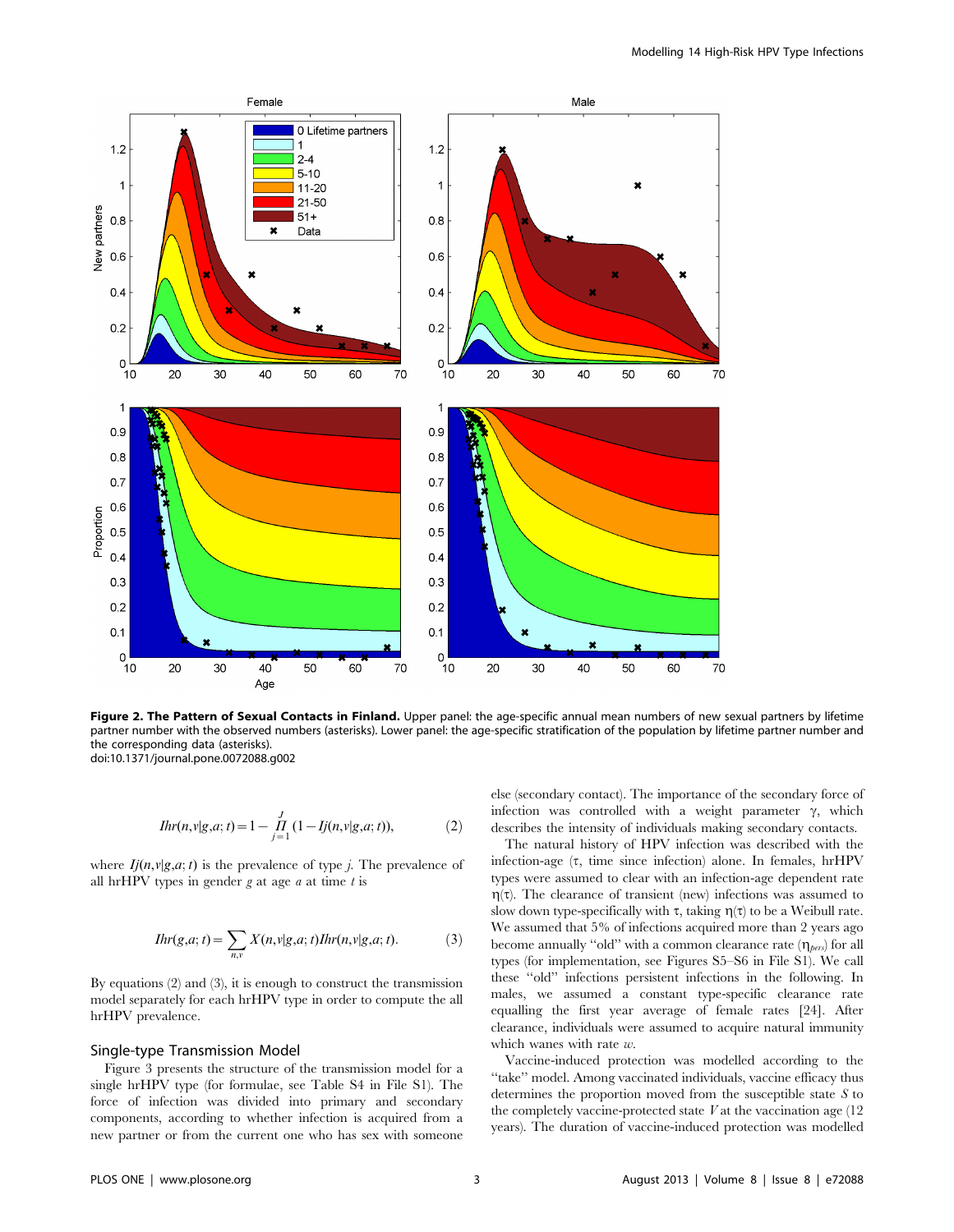

Figure 3. Transmission Model Structure for a Single HPV Type. The vertical flow corresponds to changes in the epidemiologic states susceptible (S), infectious (I), recovered (R), and vaccine-protected (V). The flow from left to right corresponds to an increasing lifetime partner number (n). The arrows describe possible transitions between different states: 1. Acquisition of a new partner without acquiring infection; 2. Acquisition of a new partner with acquiring infection (primary force of infection); 3. Acquisition of infection from the current partner (secondary force of infection, for  $n > 0$  only); 4. Clearance of infection; 5. Waning natural immunity; 6–7 and 10. Acquisition of a new partner for infected, recovered, and vaccine protected; 8. Take of vaccine protection; 9. Waning vaccine induced protection. The formulae for all transition rates are presented in File S1.

doi:10.1371/journal.pone.0072088.g003

through a waning immunity so that after an initial period of full protection for  $T_{vac}$  years immunity subsequently wanes in an average of  $\mu_{\text{vac}}$  years. We assumed that HPV vaccination does not change the natural history of HPV infections, e.g., the clearance rates.

## HPV-related Parameters

For the transient (new) infections in females, the infection-age dependent hrHPV type-specific clearance rates were estimated from the Finnish unvaccinated control arm of the PATRICIA Phase III vaccine study [2]. The types were grouped to slow, moderate and fast clearance types (Table S5 and Figures S7–S8 in File S1).

The multiple-type transmission model was calibrated to the agespecific all hrHPV prevalence (Figure 4A, Table S6 in File S1) in the hrHPV screening trial [16]. These data include a populationbased, non-type-specific, hrHPV prevalence among 75,000 women at screening ages 25, 30, ..., 65 in Finland in the prevaccination years 2004–2008. The prevalence data on teenagers came from the PATRICIA vaccine study. Three parameters were calibrated: the transmission probability  $\beta$  (probability to acquire HPV infection from a new infected partner), the clearance rate  $\eta_{\text{pers}}$  of persistent infections, and the waning rate w of natural immunity. The model outcome (age-specific all hrHPV prevalence) was fitted to the data by sampling a weighted squares based posterior distribution. The weights were derived from the annual variation of age-specific hrHPV prevalence. During the calibration, the parameters of sexual behaviour, clearance of new infections, and the weight  $\gamma$  for the secondary force of infection were kept fixed.

#### Effectiveness of Vaccination

The effectiveness of HPV vaccination was measured as a relative reduction in the prevalence of individual hrHPV types (for type-specific effectiveness) and all hrHPV types. The reductions were based on comparison of the pre- and post-vaccination steady states. The effectiveness was calculated among females 10–70 years of age and separately for the maximum age-specific prevalence.

Different vaccination characteristics were analysed as alternative scenarios. In the base-case (Table S7 in File S1), the vaccine efficacies against the vaccine and non-vaccine types (Table 1) were close to the best reported values (baseline HPV-naïve group in [4]). The vaccine and vaccination scenarios were [6]: higher/lower/no cross-protection, longer/shorter protection, and different vaccination strategies (Table 2).

To study indirect protection (herd effect), the prevalence of infection was first determined without the transmission model assuming only direct protection: the prevalence of hrHPV types were kept unchanged in the non-vaccinees and set according to the vaccine efficacies in the vaccinees. The importance of indirect protection was then assessed with the given coverage of vaccination as the difference between the steady-state hrHPV prevalences under the two scenarios (the full model vs. only direct protection).

#### Alternative Model Settings

The impacts of different model assumptions were investigated by comparison of different model settings (Table 3). The model was re-calibrated for each model setting. The weight  $\gamma$  for the secondary force of infection was assigned values from 0 to 0.8 (base-case  $\gamma = 0.4$ ). The duration of natural immunity was varied from lifelong (SIR, susceptible-infected-recovered model) to very short (a model closer to SIS) by setting  $w = 0$ , and 0.2, respectively, and the remaining two calibration parameters were re-estimated. To study the sensitivity to the peak incidence of annual new partners, the annual new partner numbers at age 20–24 were increased by 20%.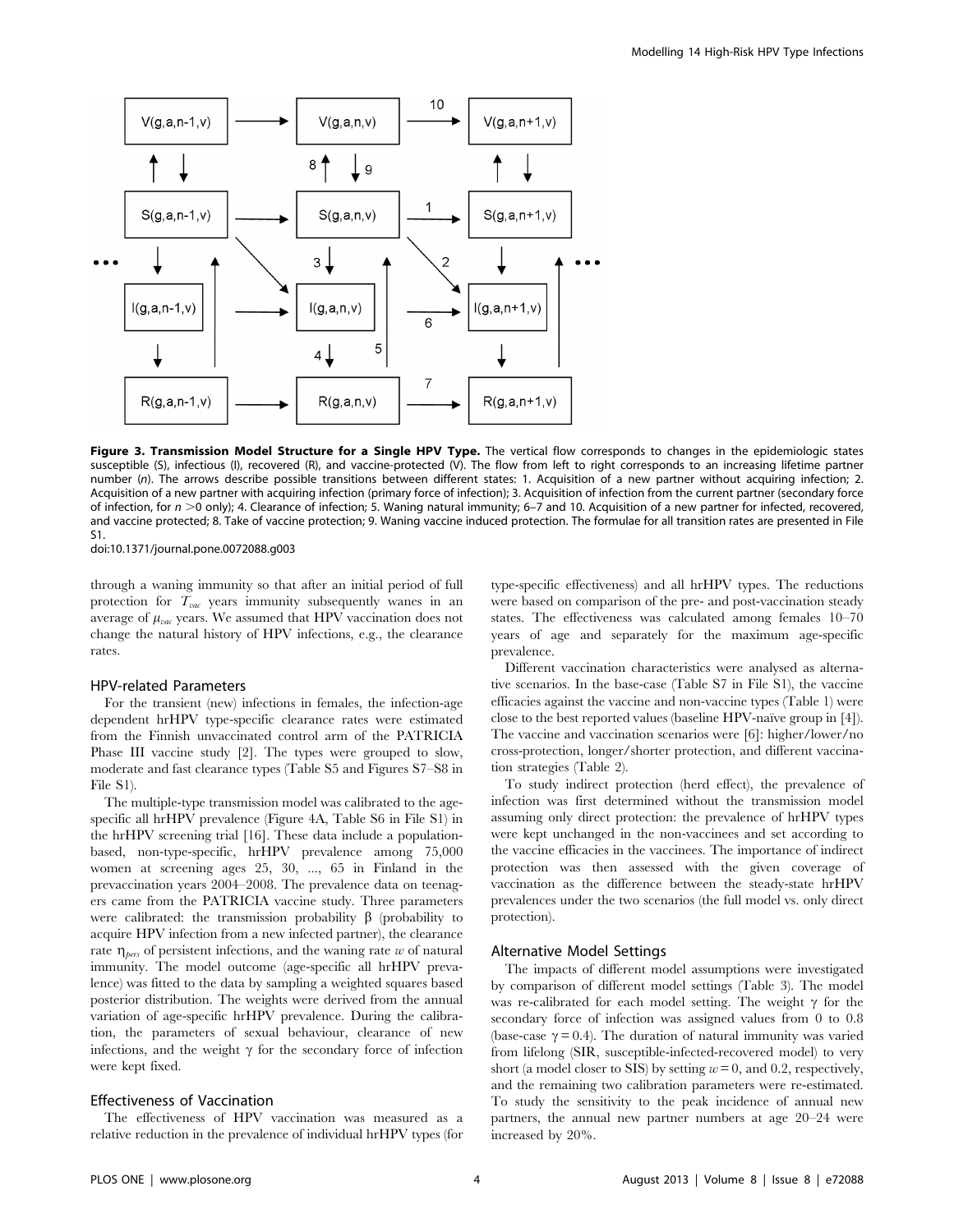

Figure 4. The Age-specific High-risk HPV (hrHPV) Prevalence in the Steady-state Before and After Vaccination. Unless otherwise stated, the results pertain to females under the base-case scenario. (a) The model prediction on the current hrHPV prevalence (upper curve) with the observed data (asterisks). The lower curves show the prevalence for three different single hrHPV types with low, moderate and fast clearance of infection (see Materials and Methods); (b) the prevalence of hrHPV and persistent hrHPV before and after vaccination; (c) hrHPV prevalence at different times since the onset of the vaccination program; (d) hrHPV prevalence in females and males, before and after vaccination; (e) HPV16 prevalence under different vaccine scenarios, waning vaccine protection induces a second peak in the prevalence curve; (f) model fits to hrHPV data under different waning rates of natural immunity (base-case, SIR, 0.2 1/year waning rate) and the corresponding post-vaccination prevalences. doi:10.1371/journal.pone.0072088.g004

The performance of each model setting was evaluated with a weighted sum of squared residuals (WSR), computed from the hrHPV prevalence. A small (large) WSR value means that the model fit is good (poor), i.e., the data agree (do not agree) with the model setting assumptions.

## Results

The transmission model reproduced accurately the observed population prevalence of hrHPV in Finland (Figure 4A). All three calibration parameters were identifiable in the base-case: the transmission probability was  $\beta$  = 0.75 (with standard deviation SD = 0.01),  $\eta_{pers} \approx 2.6\%$  (SD 0.5%) of persistent infections cleared annually, and only  $w \approx 3.7\%$  (SD 0.6%) of recovered individuals lost natural immunity per year. The estimated patterns of sexual contacts agreed well with the population-based data (Figure 2). According to the model, at the sexually most active ages about one fourth of women with hrHPV were infected with multiple types. The proportion decreased with age.

## Clearance of Transient (New) HPV Infections

Based on the cohort data [2], HPV16 formed slow, HPV18, HPV31, HPV33, and HPV52 moderate, and the other hrHPV types fast clearance groups. The clearance of infections slowed down with infection-age (i.e. the Weibull shape parameters were less than one, see Figure S8 in File S1). The mean (median)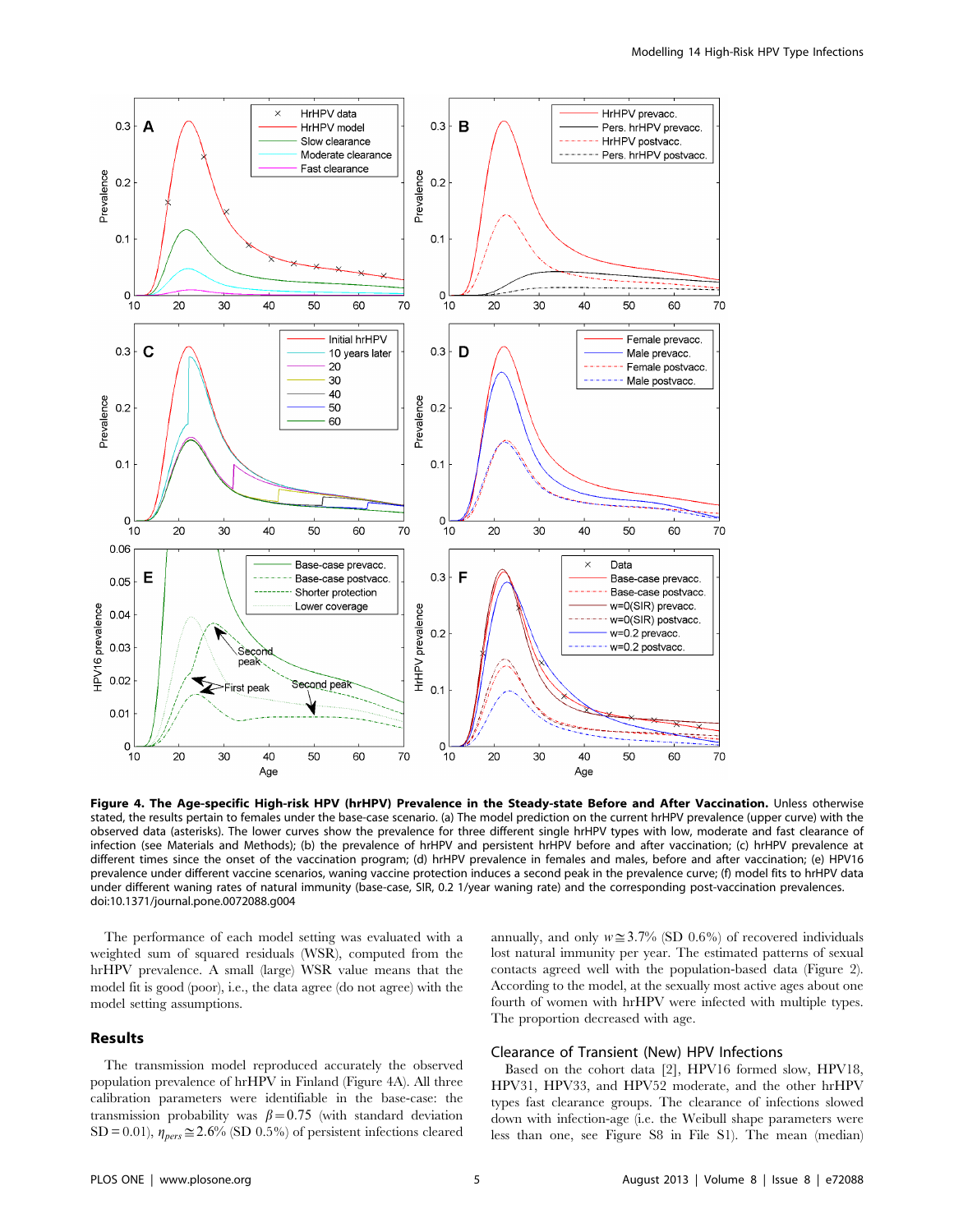|                                       |                                                                                | Pre-vaccination          | prevalence (%)        | Post-vaccination prevalence (%)                                                                                                                                                                                                                                                                                                                                                                                                                                                                                                                            |                       | Effectiveness of vaccination (%) |                       |
|---------------------------------------|--------------------------------------------------------------------------------|--------------------------|-----------------------|------------------------------------------------------------------------------------------------------------------------------------------------------------------------------------------------------------------------------------------------------------------------------------------------------------------------------------------------------------------------------------------------------------------------------------------------------------------------------------------------------------------------------------------------------------|-----------------------|----------------------------------|-----------------------|
| hrHPV type                            | Vaccine efficacy (%)                                                           | (max)<br>Infection prev. | Pers.inf. prev. (max) | Infection prev. (max)                                                                                                                                                                                                                                                                                                                                                                                                                                                                                                                                      | Pers.inf. prev. (max) | Infection prev. (max)            | Pers.inf. prev. (max) |
| all hrHPV                             |                                                                                | 9.45 (30.93)             | 2.74 (4.24)           | 4.29 (14.28)                                                                                                                                                                                                                                                                                                                                                                                                                                                                                                                                               | 0.97(1.42)            | 54.6 (53.8)                      | 64.5 (66.6)           |
| $\frac{8}{2}$                         | 95                                                                             | 3.68 (11.66)             | 1.23(1.23)            | 0.82(1.59)                                                                                                                                                                                                                                                                                                                                                                                                                                                                                                                                                 | 0.24(0.36)            | 77.7 (86.4)                      | 80.6 (80.8)           |
| $\frac{8}{2}$                         | 95                                                                             | 1.28(4.75)               | 0.33(0.52)            | 0.05(0.11)                                                                                                                                                                                                                                                                                                                                                                                                                                                                                                                                                 | 0.01(0.02)            | 96.3 (97.8)                      | 96.6 (96.8)           |
| 31                                    | 80                                                                             | 1.28(4.75)               | 0.33(0.52)            | 0.24(0.70)                                                                                                                                                                                                                                                                                                                                                                                                                                                                                                                                                 | 0.06(0.08)            | 81.2 (85.2)                      | 82.4 (83.7)           |
| 33                                    | 50                                                                             | 1.28(4.75)               | 0.33(0.52)            | 0.62(2.13)                                                                                                                                                                                                                                                                                                                                                                                                                                                                                                                                                 | 0.16(0.24)            | 51.4 (55.3)                      | 52.5 (53.9)           |
| 45                                    | 80                                                                             | 0.22(0.99)               | 0.03 (0.04)           | 0.00(0.00)                                                                                                                                                                                                                                                                                                                                                                                                                                                                                                                                                 | 0.00(0.00)            | 100 (100)                        | 100 (100)             |
| 5                                     | 50                                                                             | 0.22(0.99)               | 0.03(0.04)            | 0.01(0.03)                                                                                                                                                                                                                                                                                                                                                                                                                                                                                                                                                 | 0.00(0.00)            | 96.9 (97.3)                      | 96.4 (96.8)           |
| 52                                    | $\circ$                                                                        | 1.28(4.75)               | 0.33(0.52)            | 1.28(4.75)                                                                                                                                                                                                                                                                                                                                                                                                                                                                                                                                                 | 0.33(0.52)            | $\frac{0}{0}$                    | $\frac{0}{0}$         |
| 35, 39, 56, 58, 59, 66, 68            | 0                                                                              | 0.22 (0.99)              | 0.03(0.04)            | 0.22(0.99)                                                                                                                                                                                                                                                                                                                                                                                                                                                                                                                                                 | 0.03(0.04)            | $\frac{0}{0}$                    | $\frac{1}{2}$         |
| all hrHPV male                        |                                                                                | 7.21 (26.38)             | Ī                     | 4.16 (13.96)                                                                                                                                                                                                                                                                                                                                                                                                                                                                                                                                               | ć                     | 42.3 (47.1)                      | Ï                     |
| doi:10.1371/journal.pone.0072088.t001 | effectiveness of HPV vaccination is defined as a relative reduction in the cor |                          |                       | rresponding prevalence (post-vaccination vs pre-vaccination era). Base-case vaccination scenario: 80% vaccination coverage among women; wide range of<br>nfection includes both transient and persitent infections (Pers.inf). The prevalence refers to all females 10–70 years of age. The maximum prevalence (max) is the highest value of age-specific prevalence (cf. Figure 4). Th<br>type-specific protection against HPV18, HPV31, HPV33, HPV43, and HPV51; 20 years duration of vaccine induced protection waning on average in the next 20 years. |                       |                                  |                       |

The proportion of persistent infections increased with age both hrHPV infections (54.6%). HPV vaccination separates the population into vaccinated and unvaccinated birth cohorts (Figure 4C). In practice, the unvaccinated birth cohorts do not benefit from vaccination. Even many decades after the start of vaccination program, only unvaccinated cohorts with ages close to the vaccinated ones experience a minor reduction in hrHPV prevalence. In contrast, the prevalence among the vaccinated birth cohorts is close to the eventual steadystate already after 10 years of starting the vaccinations and at the steady-state after 20 years.

In the new steady-state, among females indirect protection explained about 1/3 of the effectiveness of vaccination against hrHPV in the base-case scenario (Table 2). In males, the decrease in hrHPV prevalence was solely due to indirect protection. Among males between 10–70 years of age, the hrHPV prevalence was 7.2% before the vaccination program, and 4.2% in the postvaccination steady state, corresponding to 42.3% effectiveness of vaccination (Figure 4D).

## Vaccination Scenarios

Table 2 summarises the sensitivity of model predictions to different vaccine and vaccination scenarios. Under each of the scenarios associated with weaker vaccine impacts (lower crossprotection with vaccine efficacy 50% against type 31, and 0 against other non-vaccine types; shorter  $T_{vac} = \mu_{vac} = 10$  years protection for all types; lower 60% coverage for girls), the effectiveness of vaccination was significantly worse than in the base-case. With shorter protective duration for the non-vaccine types the scenario was closer to the base-case than the corresponding shorter protective duration scenario for all types. A moderate coverage among girls was compensated by vaccinating also boys (girls 60%+boys 40%). However, this was not the case with weak vaccine-induced cross-protection or short protective duration for all types. Increasing the coverage among girls from 80% to 90% corresponded to the same effectiveness among females as vaccinating 80% girls and 40% of boys.

doi:10.1371/journal.pone.0072088.t001

duration of infection for the slow, moderate, and fast clearance groups were 23(12), 12(6), and 7(4) months, and 4.4%, 2.0%, and 0.5% of these infections became eventually persistent, respectively.

## Effectiveness of HPV Vaccination

Unless otherwise stated, all results below apply to females between 10 and 70 years of age. Before vaccination, the prevalence (maximum prevalence) of hrHPV and of persistent hrHPV was 9.5% (30.9%) and 2.7% (4.2%), respectively (Table 1). Under the base-case vaccination scenario (80% vaccination coverage among women; wide range of type-specific protection against HPV16, HPV18, HPV31, HPV33, HPV45, and HPV51 (Table 1); 20 years duration of vaccine induced protection  $(T_{\text{vac}})$ waning on average in the next 20 years  $(\mu_{\text{vac}})$ , the steady-state prevalence was 4.3% (14.3%), and 1.0% (1.4%), for hrHPV and persistent hrHPV, respectively (Table 1, Figure 4B). The crossprotection explained about 1/3 of the effectiveness of vaccination against hrHPV. Among individual HPV types, the absolute reduction in prevalence was highest for HPV16, but the relative effectiveness of vaccination was higher for the faster clearing HPV types (18, 45, and 51) than for the slowly clearing HPV16 (Table 1).

in the pre- and postvaccination situations (Figure 4B). The effectiveness of vaccination against any individual hrHPV type depended on the clearance rate, but was similar against infection and persistent infection. However, the effectiveness was better against all persistent hrHPV infections (64.5%) as compared to all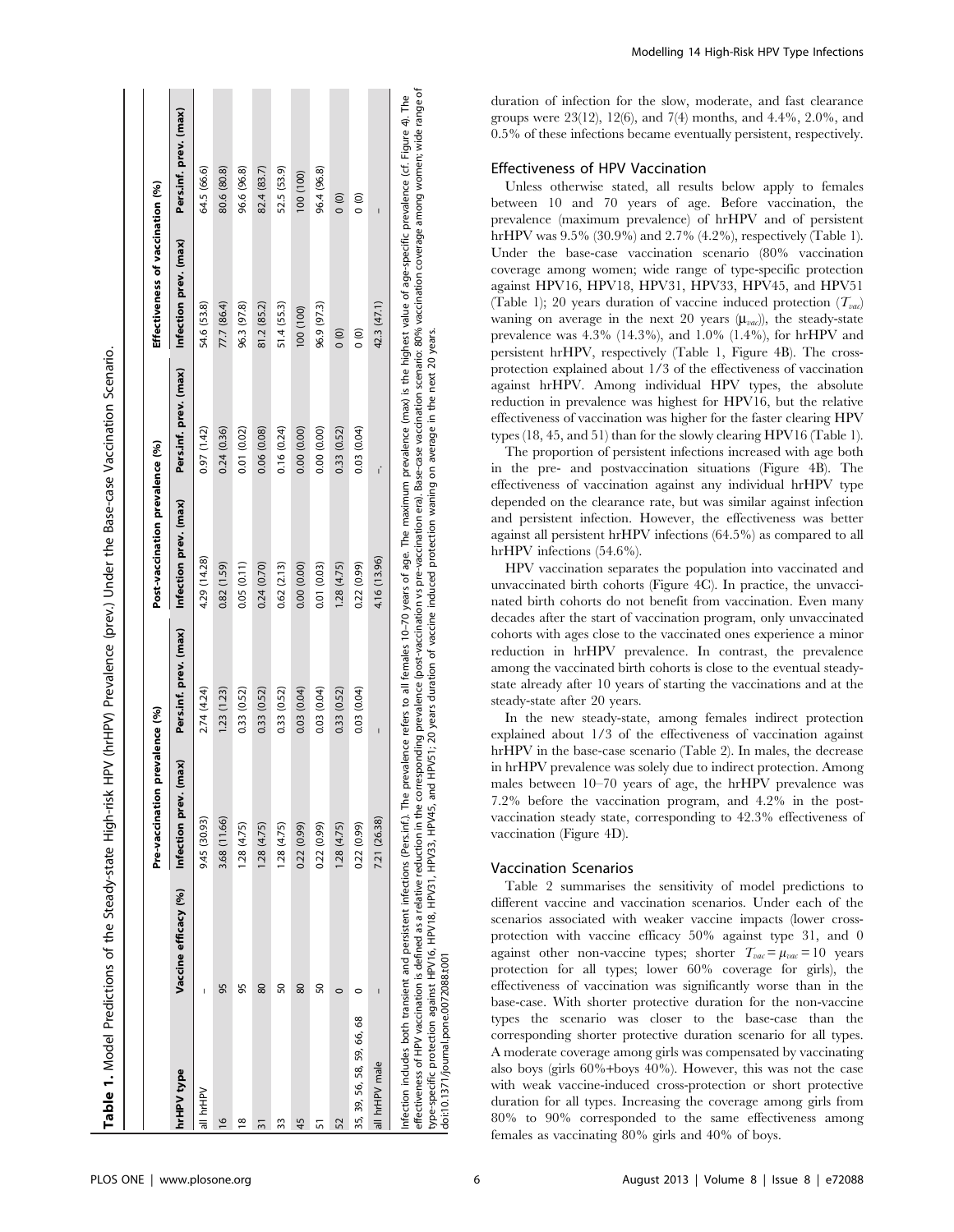| Scenario                                      | Coverage of vaccination (%) | Prevalence (%)  |                                                |                  |               |      | Effectiveness of vaccination (%) |                 |
|-----------------------------------------------|-----------------------------|-----------------|------------------------------------------------|------------------|---------------|------|----------------------------------|-----------------|
|                                               |                             | hrHPV infection | hrHPV infection with only<br>direct protection | hrHPV Pers.inf.  | <b>Direct</b> | Herd | hrHPV infection                  | hrHPV Pers.inf. |
| Pre-vaccination                               | I                           | Lŋ              | $\mathsf I$                                    | 2.7              | I             | I    | I                                | I               |
| Base-case                                     | 680                         | ن<br>س          | 5.9                                            | $\overline{0}$   | 37.8          | 16.8 | 54.6                             | 64.5            |
| Lower cross-protection                        | 80<br>U                     | ڢ               | 6.6                                            | $\frac{3}{2}$    | 29.8          | 11.5 | 41.3                             | 52.8            |
| No cross-protection                           | G80                         | $\overline{5}$  | 7.0                                            | 1.5              | 25.9          | 9.4  | 35.4                             | 46.7            |
| Shorter protection, all types                 | $rac{80}{5}$                | ದ               | $\overline{2}$                                 | 1.5              | 24.5          | 10.5 | 35.0                             | 4.1             |
| Shorter protection, only non-vaccine<br>types | G80                         | œ.              | 6.2                                            | $\overline{11}$  | 34.0          | 14.9 | 48.9                             | 59.5            |
| Lower coverage                                | $\frac{6}{ }$<br>U          | rj.             | 6.8                                            | $\overline{4}$   | 28.4          | 13.1 | 41.5                             | 49.2            |
| Lower cross-protection                        | G 80, B 40                  | 5.1             | 6.6                                            | $\overline{11}$  | 29.8          | 16.2 | 46.0                             | 58.2            |
| Shorter protection, all types                 | G 80, B 40                  | ڢ               | $\overline{7.1}$                               | 14               | 24.5          | 15.9 | 40.3                             | 50.4            |
| Lower coverage                                | G 60, B 40                  | ڢ               | 6.8                                            | $\overline{11}$  | 28.4          | 23.2 | 51.5                             | 60.4            |
| Higher coverage                               | 690                         | œ               | 5.4                                            | $\overline{0.8}$ | 42.6          | 17.7 | 60.2                             | 70.9            |
| Base-case with boys                           | G 80, B 40                  | 3.7             | 5.9                                            | 0.8              | 37.8          | 23.4 | 61.3                             | 71.5            |

 $\mathbf{r}$ Ė ن<br>خ Í Ė ć j J.  $\frac{9}{1}$ 

l vaccine induced protection waning on average in the next 20 years. Lower cross-protection: vaccine efficacy 50% against type 31, and 0% against other non-vaccine types; Shorter protection: 10 years duration of vaccine in vaccine induced protection waning on average in the next 20 years. Lower cross-protection: vaccine efficacy 50% against type 31, and 0% against other non-vaccine types; Shorter protection: 10 years duration of vaccine indu protection waning on average in the next 10 years; G/B the coverage of vaccination for yirls/high-risk HPV infection includes both transient and persistent infections (Pers.inf.). The effectiveness of HPV -vaccination is d as a relative reduction in the corresponding prevalence (post-vaccination vs pre-vaccination era). doi:10.1371/journal.pone.0072088.t002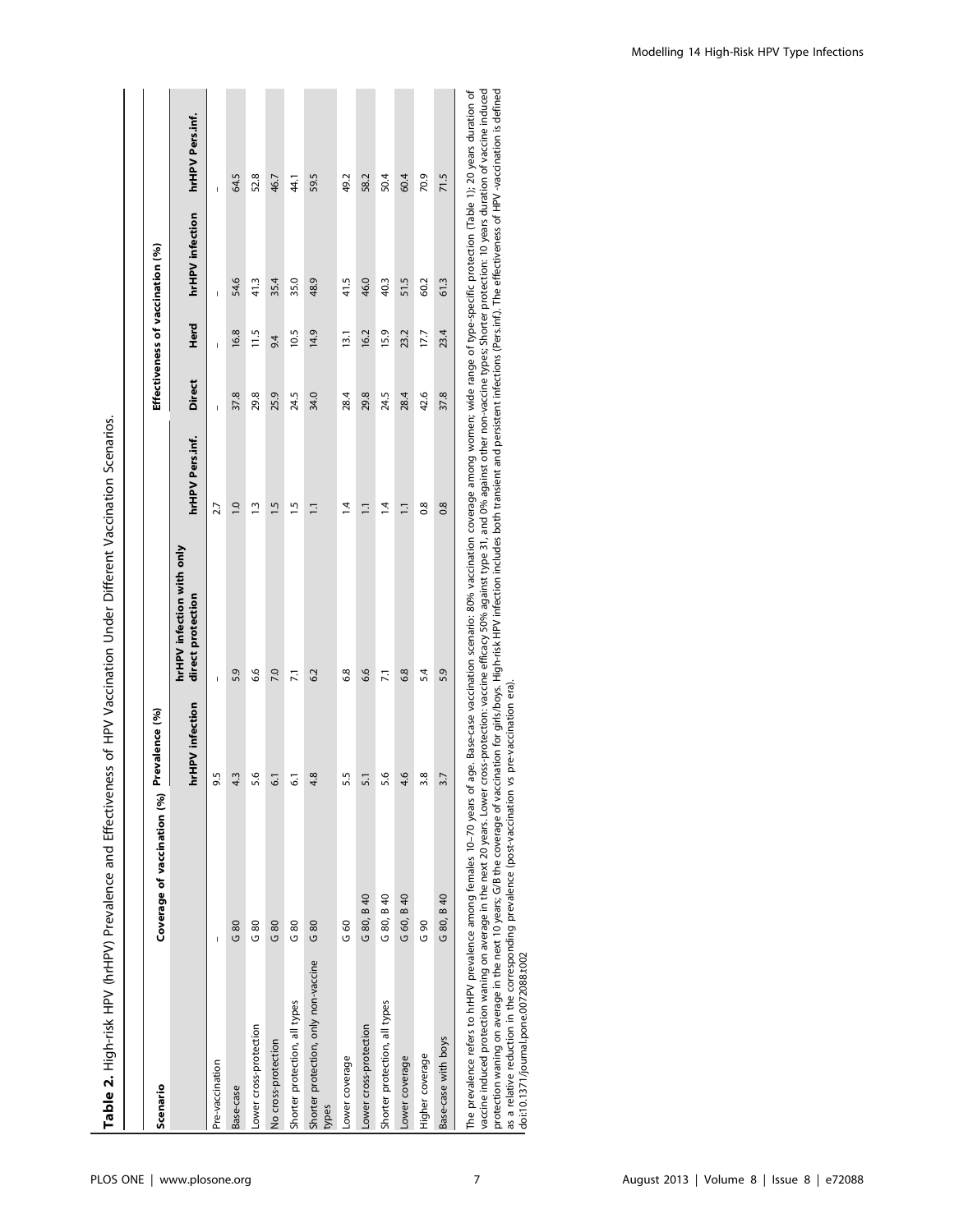#### Table 3. Alternative Model Settings.

| Setting          | Model fit  |                         |                   |                 | Post-vaccination prevalence (%) |                                |
|------------------|------------|-------------------------|-------------------|-----------------|---------------------------------|--------------------------------|
|                  | <b>WSR</b> | $\eta_{pers}$ mean (SD) | $\beta$ mean (SD) | $w$ mean (SD)   | hrHPV infection prev.<br>(max)  | hrHPV pers.inf. prev.<br>(max) |
| <b>Base-case</b> | 3.0        | 0.026(0.005)            | 0.747(0.012)      | 0.037(0.006)    | 4.29 (14.28)                    | 0.97(1.42)                     |
| $w = 0$ (SIR)    | 19.7       | 0.007(0.002)            | 0.808(0.012)      |                 | 4.54 (15.49)                    | 1.35(1.82)                     |
| $w = 0.2$ (~SIS) | 49.8       | 0.294(0.048)            | 0.623(0.006)      | $\qquad \qquad$ | 2.75(9.84)                      | 0.12(0.36)                     |
| $\gamma = 0$     | 2.6        | 0.026(0.004)            | 0.871(0.017)      | 0.044(0.005)    | 4.17 (13.74)                    | 0.99(1.45)                     |
| $\gamma = 0.8$   | 3.3        | 0.026(0.005)            | 0.671(0.010)      | 0.034(0.006)    | 4.35 (14.48)                    | 0.97(1.40)                     |
| +20% partners    | 14.8       | 0.021(0.005)            | 0.658(0.014)      | 0.037(0.008)    | 4.34 (16.28)                    | 1.07(1.55)                     |
| Male SIS         | 6.4        | 0.020(0.003)            | 0.653(0.008)      | 0.008(0.001)    | 3.84 (12.46)                    | 0.97(1.37)                     |

The model fit and outcomes (post-vaccination prevalence) under different model assumptions about duration of natural immunity (1/w), weight of the secondary force of infection ( $\gamma$  base-case = 0.4), increased new partner acquisition rate for young adults (+20% partners), and different natural immunity waning model (SIS) only for males. The measure of model fit is a weighted sum of squared residuals (WSR). The calibrated model parameters: clearance rate of persistent infection ( $\eta_{pers}$ ), transmission probability per partnership (b), waning rate of natural immunity (w). The mean and standard deviation (SD) are given for each parameter. The high-risk HPV (hrHPV) infection includes both transient and persistent infections (pers.inf.). doi:10.1371/journal.pone.0072088.t003

Waning of vaccine-induced protection was associated with a second increase in the prevalence of some HPV types in older women (e.g. Figure 4E for HPV16). A shorter duration of protection brought the increase earlier and more notable. The post-vaccination prevalence, however, remained smaller than the pre-vaccination prevalence for all ages.

#### Alternative Model Settings

The model outcomes (Table 3, Figure 4) in the base-case analysis, in which the natural immunity waning rate was one of the calibrated parameters, were closer to those obtained when assuming life-long immunity (SIR) than very short durations of immunity (i.e. models close to SIS). In particular, the SIS model was not supported by data (large WSR). Interestingly, where the model strongly suggested a long-lasting natural immunity in women, the female hrHPV prevalence data were not informative about the duration of natural immunity in males. There was no significant difference in the model fit between SIS and SIR models applied only to males, but using SIS for males produced a better effectiveness of vaccination.

As the weight for the secondary force of infection was varied, the calibrated value for transmission probability changed contrariwise. Overall, however, the assumptions about the secondary force of infection had only little impact on the model fit or on the predicted effectiveness of vaccination as shown by the stable WSR (Table 3). Increasing the number of annual new partners in the most active adults (age 20–24) by 20% implied a decrease in the transmission probability but the other parameters and the effectiveness of vaccination remained unchanged. The model fit was, however, worse under this scenario (larger WSR, Table 3).

#### Parameter Uncertainty

The influence of parameter uncertainty in model predictions was small (Table S8 and Figure S9 in File S1). There was much more variation in the model outcome across different vaccination scenarios and model settings.

#### **Discussion**

We constructed a compartmental transmission model for single and multiple infections with 14 hrHPV types to predict the overall effectiveness of different vaccination strategies against hrHPV infection. The model reproduced adequately the current hrHPV prevalence in Finland. Assuming 80% vaccination coverage among girls, the model predicted approximately 55% reduction in the hrHPV prevalence and a higher 65% reduction in persistent hrHPV prevalence in females. For males, not vaccinated in the base-case, and females the model predicted 42% and 17% decreases in hrHPV prevalence, respectively, solely due to indirect protection (herd effect). The herd effect from vaccinating also males compensated a low coverage of vaccination among women.

Several lessons on the HPV natural history were learned by relating data on sexual behaviour to age-specific hrHPV prevalence through modelling. First, the considerably high hrHPV prevalence among older women can mainly be explained by persistent hrHPV infections. In particular, the level of sexual activity alone could not account for the slowly decreasing hrHPV prevalence in women of age 40 and over. Second, the rapid decrease in the prevalence after 25 years of age is due to both the decreasing sexual activity and acquired natural immunity. Third, to adequately describe the peak in the hrHPV prevalence in young women (ages 20–25), the transmission probability needs to be relatively high.

The presence of persistent hrHPV infections has important implications for the effectiveness of HPV vaccination, consistent with the critical role of the duration of infection in cervical carcinogenesis [25]. Our model assumed a prophylactic vaccine and therefore the effectiveness against infection and the effectiveness against persistent infection for any individual hrHPV type were at the same level. However, because the licensed vaccines include HPV16 and HPV18, which are slower clearing and thus more likely to become persistent, HPV vaccination appeared to have better effectiveness against all persistent hrHPV than against all hrHPV infection. This agrees with the observation of increasing vaccination effectiveness against increasingly severe cervical lesions [2,3]. Our model with multiple types could thus explain the difference in the effectiveness against all hrHPV and all persistent hrHPV without the need of an additional mechanism, e.g. assuming that the vaccine would also prevent infection becoming persistent.

A high rate of waning immunity against hrHPV infection is unlikely as the model was not able to explain the rapid decrease in hrHPV prevalence after the peak prevalence under such a scenario. This does not rule out re-infections with the same type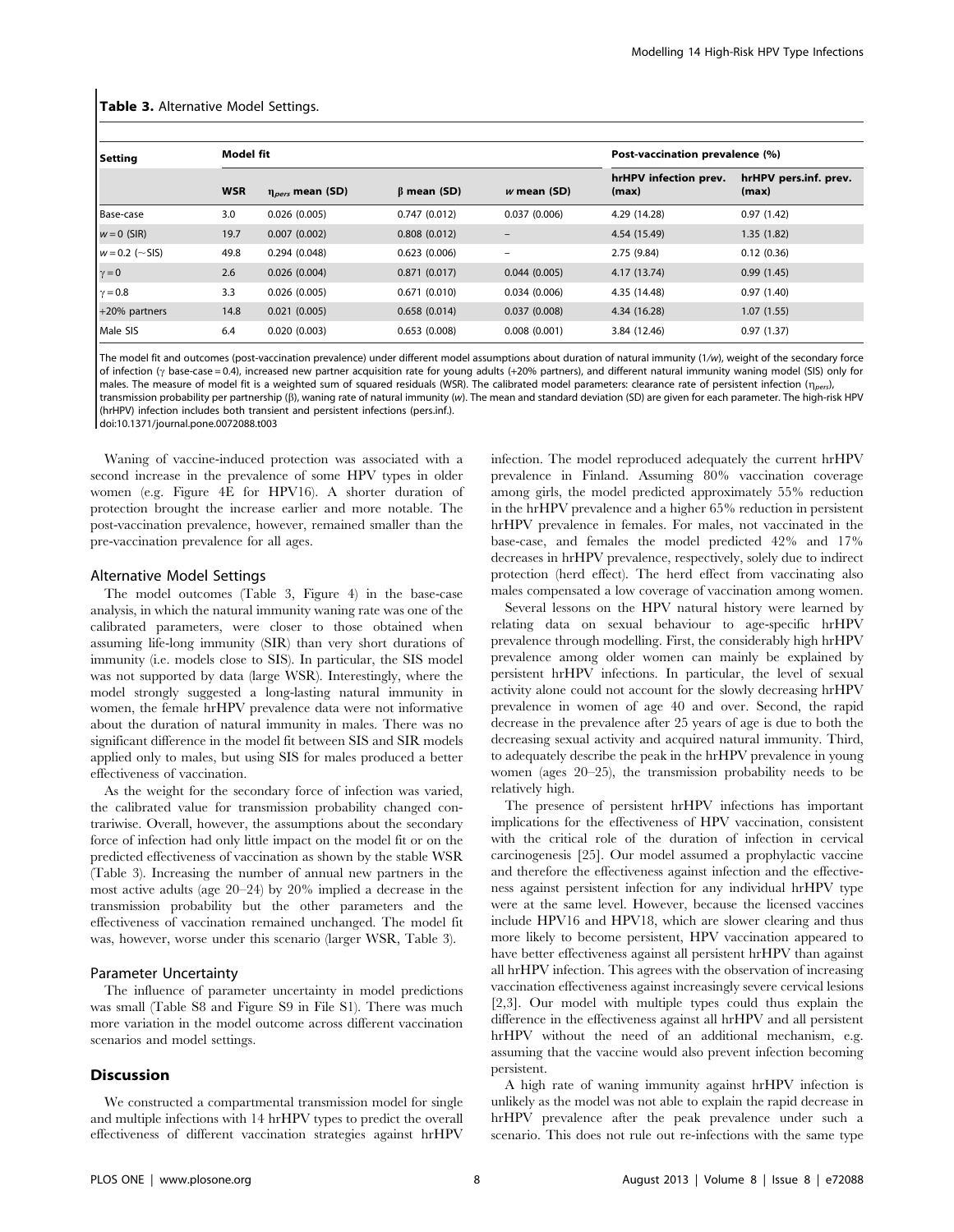[26] as individuals may still lose their immunity. However, the dynamics of hrHPV appears to be closer to models with life-long immunity (SIR) than models without any immunity (SIS). With any given levels of vaccination coverage and vaccine efficacy, the SIR model sets a lower bound for the effectiveness of vaccination as the immunisation needs to replace the lifelong natural immunity with vaccine-induced protection. Nevertheless, the predicted overall effectiveness of HPV vaccination was significant.

Findings about a high transmission probability and a long duration of natural immunity are consistent with previous estimates, e.g., in [11,14]. However, model simplifications such as not modelling condom use, smoking, and in our case also cervical cancer screening, were included implicitly in the calibration parameters. Note that similar issues apply also when corresponding parameters are estimated from trial data. For example, in a screening-based study [27], the clearance of hrHPV types was slower than what we estimated for a younger study population [2]. The difference can be explained with different proportions of persistent infections in the study populations. As a corollary, all parameters should be interpreted within the model context.

The limited herd effect in the older unvaccinated birth cohorts is due to the relatively narrow age-distribution of contacts. Moreover, during the first few years after the start of a vaccination program, when the vaccinated cohorts are still young, the direction of the HPV infection is mainly from older (unvaccinated) age cohorts to younger (vaccinated) ones, and the older age cohorts do not really benefit from the vaccination program.

Sexual networks [28] were modelled through a secondary force of infection. The estimates of the weight of secondary force of infection and the transmission probability  $(\beta)$  were coupled. If the secondary force of infection was given less (more) weight, then, the transmission probability was estimated higher (lower) so that the narrower (wider) paths of transmission were compensated. Nevertheless, this interplay had only a little influence on the predicted effectiveness of vaccination. The influence of a secondary force of infection might be higher with a different sexual behaviour pattern.

The clearance of hrHPV types was modelled to depend on infection-age. Our observation of the clearance slowing down with infection-age is consistent with a previous analysis, in which the infection-age dependent clearance rates were also modelled in a single HPV16 type mode [10]. Naturally, changing the definition of persistent infections would change the estimate of the clearance rate of persistent infections.

Interactions between different hrHPV types were modelled in the simplest way by assuming independence of types within a host (i.e., no natural infection/immunity derived cross-protection or within-host competition between different types). In addition, all three calibrated parameters were considered common to all hrHPV types. In our approach, variation in the hrHPV prevalence between types before vaccination was thus solely due to differing clearance rates. This was partly due to the fact that type-specific hrHPV prevalence data at the screening ages were not available. Nevertheless, the model was able to produce differences in the persistence between hrHPV types, in agreement with known differences in their oncogenicity, as well as a higher effectiveness of vaccination against all persistent hrHPV infection.

Limiting the model to infection without considering progression and screening simplified the analysis. It also makes our results generalisable to different countries, although they were based on data from Finland, as any differences in screening policies could be avoided. It should be noted that rapid changes, e.g., in HPV16 infection epidemics have occurred in Finland [29]. However, possible changes in sexual behaviour will have a much faster effect on hrHPV incidence than on the cancer incidence, and hence, the steady state assumption according to which the current hrHPV prevalence data correspond to the current sexual behaviour is at least partially justified.

Heterogeneity in sexual activity was modelled with an evolving lifetime partner number instead of predetermined sexual activity groups. Importantly, the lifetime partner number is a measurable variable, whereas the activity group is always a hyperparameter which cannot be observed directly. In our model, individuals with many lifetime partners correspond to high activity groups. We modelled HPV transmission in the heterosexual pair formation only. Relaxing the heterosexuality assumption might decrease the predicted herd effect [30] as the infection would have alternative paths to transmit.

The model predictions on the effectiveness of vaccination were not sensitive to different relevant model settings, in which the model fitted well to data. The only exception regarded the duration of natural immunity in males, for which the base-case was close to the lower bound for the effectiveness. Conversely, vaccination scenarios had much higher impact on the effectiveness. A suboptimal vaccine or vaccination program yielded remarkably worse effectiveness of vaccination. However, the low impact of a moderate (60%) vaccination coverage among girls could be compensated by the herd effect through vaccinating a reasonable proportion (40%) of boys.

There are some caveats in our analysis that should be highlighted. First, limiting the analysis to HPV infections and ignoring screening of cervical cancer, besides simplifying the analysis, is also a limitation, because some infections are treated after screening. Second, the model assumption of independent types means that any interactions between HPV types could not be addressed, including the possibility of cross-protection [31]. Third, it is possible that the vaccine-induced protection against some HPV types differ from those considered in our scenarios.

Our analysis has several implications. The ability of hrHPV to persist, the long natural immunity, and high transmissibility imply that both vaccination coverage and vaccine efficacy need to be high for elimination of infection. As a consequence of the considerable remaining prevalence of hrHPV infection, it seems necessary to continue cervical cancer screening in vaccinated populations, although possibly in new optimised forms. Especially, due to only a minor herd effect from vaccinated to unvaccinated cohorts, screening should be continued intensively among the unvaccinated cohorts. The increasing proportion of persistent infection with age should also be taken into account when developing screening programs. The analysis also suggests that monitoring hrHPV infection could be advantageous as part of cervical cancer screening.

In conclusion, vaccination of girls is expected to reduce the prevalence of all persistent hrHPV even more than the all hrHPV prevalence. If the coverage of vaccination among girls is low, it is more efficient, when female hrHPV prevalence is considered, to increase the coverage among girls than vaccinate boys. If this fails, however, it is possible to reduce the female hrHPV prevalence indirectly by vaccinating also boys. If the start of HPV vaccination program is postponed one can not rely on a herd effect to get protection afterwards for the unvaccinated, older bith cohorts. Finally, outcomes from the current transmission model can be applied as inputs to a disease progression model. Combinations of transmission and disease progression models are needed in optimising comprehensive HPV disease prevention programs.